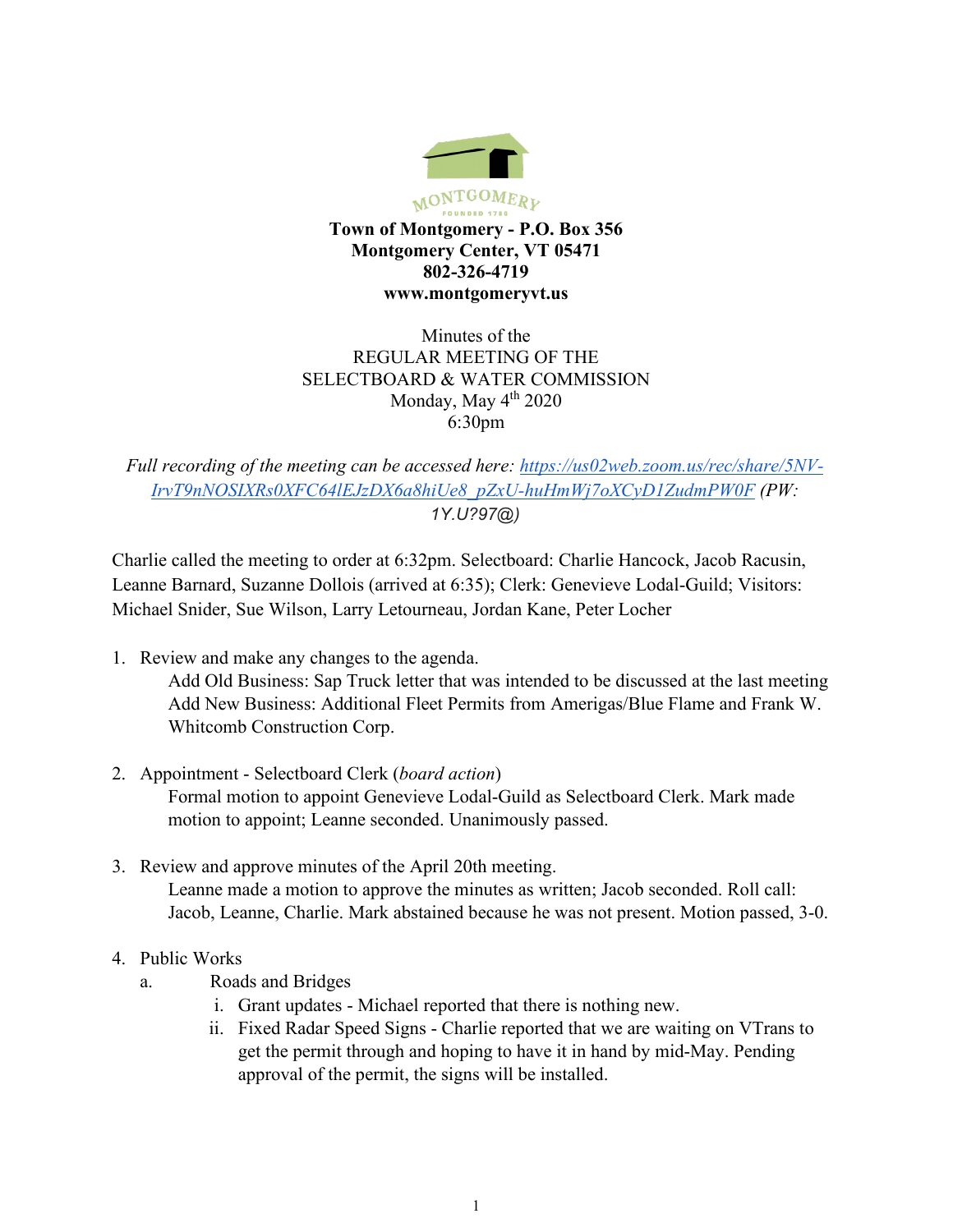iii. Paving (*update*)

Pike Industries bid was accepted. Michael expects them to be here in June.

- iv. Permit request from Jordan Kane (*board action*) Item tabled until Jordan joins at 7pm.
- b. Buildings and Grounds
	- i. 98 Main Street (*update—discussion under USPS, Old Business)* There has been no reply from USPS, so this item will carry over.
	- ii. Generator repairs at water plant Charlie reported that he is still trying to get info on mitigating circumstances around failure of control panel. Southfork Milton provided estimate of \$1k just to come up and look at it. Mark reminded the board of the similar issue happening 5-6 years ago, so there should be more info there. Charlie will follow up.
	- iii. Mark asked about lawn mowing and whether it was put to bid. Charlie replied that we ran out of time, so it did not. The Board should try to get bids out late fall/early winter for next year, but for now will keep the status quo.
	- c. Annual Financial Plan (*board action*)

Mark presented the budget for road maintenance (required by Vtrans, template provided). He explained that it comes out to about 65% winter maintenance and 35% non-winter. This Plan shows how much the town spends on road maintenance, which can be useful when seeking funding help. Charlie asked if the Town Tax Funds number of \$347,956 was taken from the budget published at Town Meeting. Mark clarified that it was not, as it was modified to 12 months (not 18). Larry asked how the budget compared to last year's; Mark responded that it was up by about \$28,000. Mark made a motion to approve the Plan; Leanne seconded. Roll call vote; approved 5-0.

- d. Transportation Alternatives Program (TAP) update re: Longley Bridge Road project (*update*) No current updates. This item will carry forward.
- e. FEMA (*update*)

The town resubmitted the spreadsheet to FEMA, per their request to reconfigure for clarity in their reading. We are waiting on a response from sending on 4/29. The next step is likely to apply/file for reimbursement. Total damages estimate came to \$306,578.

- 2. Visitors (7pm)
	- a. Jordan Kane permit request (*see Roads and Bridges*)

Jordan has a permit request to bury four 3" tap lines 4' underneath Regan Road to keep sap trucks off the road as much as possible. Michael suggested adding in a requirement that there be no digging before June 1 to let the road dry out and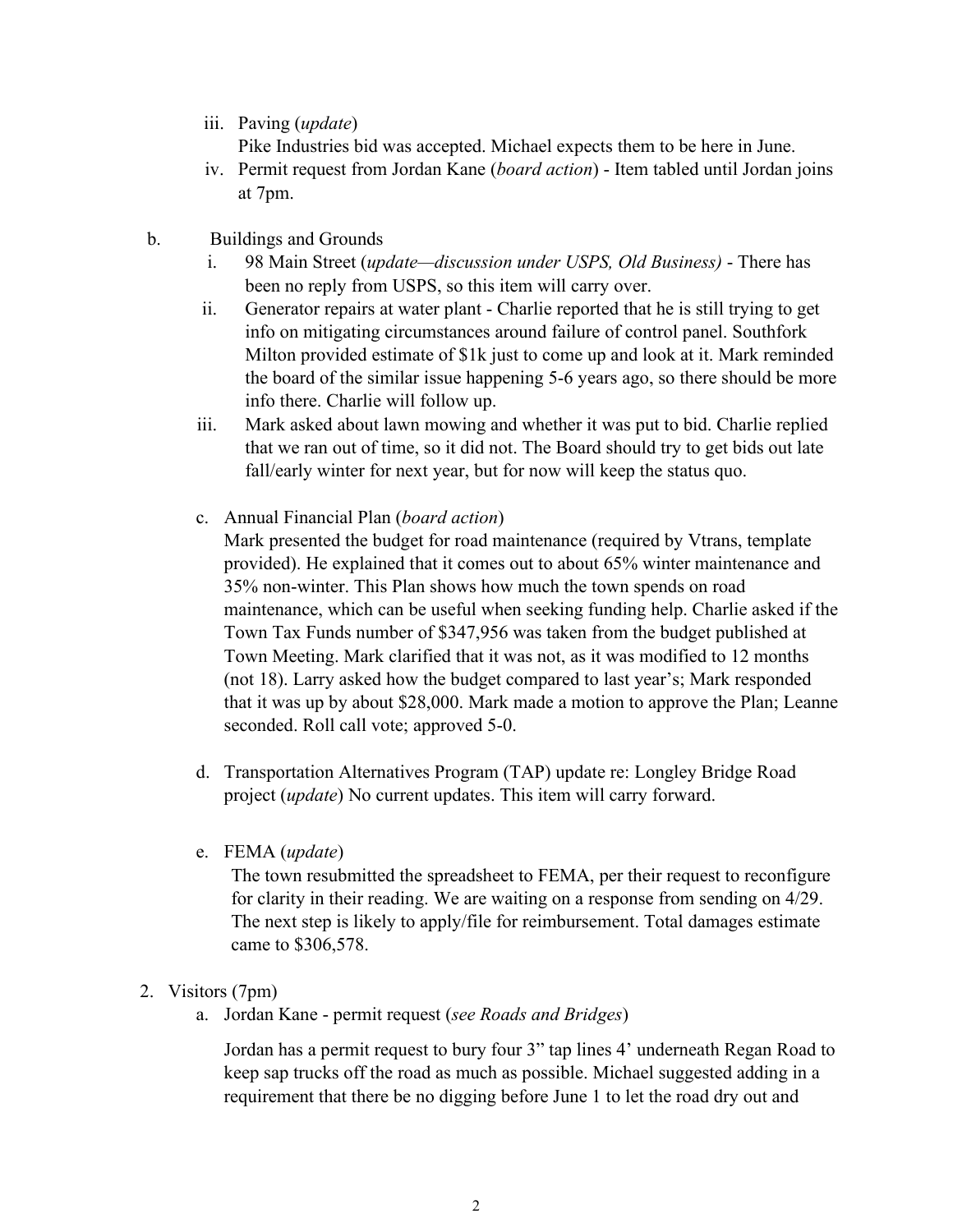require the permittee to be responsible for maintaining the road for one year after (as per a standard agreement). Jordan said that June 1st will work and asked what the post-year maintenance would look like. Michael and Mark clarified maintenance requirements. Mark made the motion to approve the permit with the 2 stipulations; Leanne seconded. Roll call; 5-0 approved.

## 3. Water Commission Issues

Mark asked about the Consumer Confidence Report (CCR) letter and when it will be sent out. Charlie responded that it will go with the July 1st water bills. Mark made a motion to approve the CCR for the Montgomery Water Department; Jacob seconded. Roll call; 5-0 approved.

Jacob asked about whether AirBnB reductions would affect revenue changes and whether that needs to be factored into forecasting. Mark replied that it shouldn't affect the usage much because of the base rate. Charlie added that we have the Mission system to pull some numbers, but we can really only compare for the last couple of years. Mark said there was a request for a new service hookup on Green Mtn Road; he will work with Erin for estimates.

- 4. Old Business
	- a. COVID-19 and Municipal/Local Response (*updates/discussion*)
		- i. Update on Local Election procedures per SOS

Michael said the road crew went through the VOSHA training last Thursday; Charlie reminded Selectpeople to complete the training. Charlie had an update on local election procedures (section 3 of bill H-681), which outlined options for mail balloting, counting of ballots, driveup voting, and extension of hours. The state is allowing voting to be conducted in new ways, and this will come into play around the bond vote for the wastewater system. Charlie will work with the Clerk's office on how to do this, as the bond vote is likely set for the end of June/early July. Jacob had a question about tax revenue default/decline support surrounding COVID-19. Charlie responded that conversations are being had, but there's not much that's actionable at the moment.

- b. Electric Vehicle Charging Stations (*update*) Suzanne said she is finishing the application and sending it in this week.
- c. Wastewater and Streetscape Projects
	- i. Follow up on 95% deliverable (further discussion, board questions) The preliminary engineering is finished, which was funded through USDA Reach Grant for \$30k and ANR \$82k (ANR only needs to be repaid if the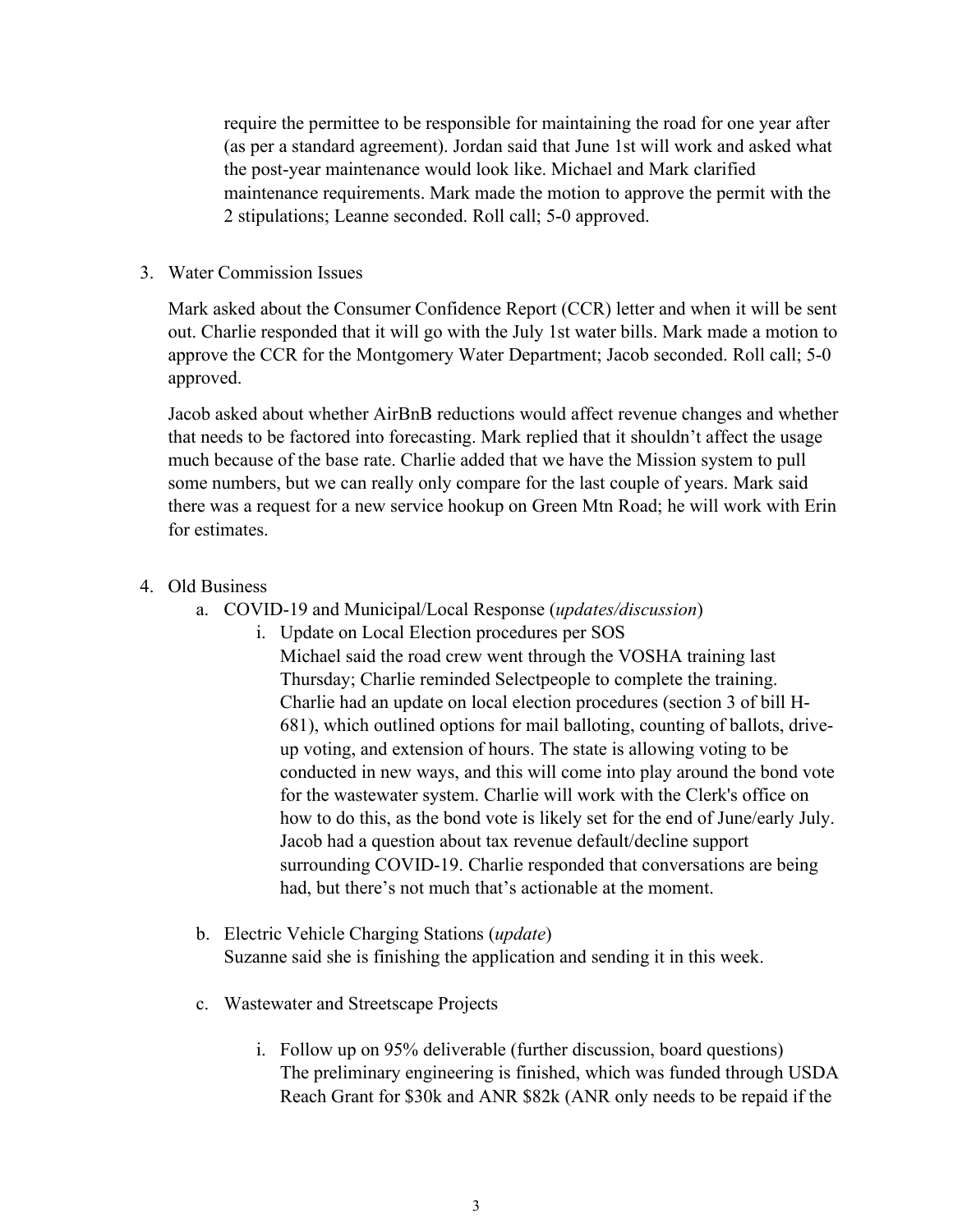project advances). There is a plan to take drone imagery of the Center and Village.

ii. Status updates

The board received an email from Sen. Sander's office in congratulations. Additional funds potentially available from a future COVID-19 stimulus bill. We submitted an application to the Clean Water State Revolving Fund (CWSRF) for ~\$13 million in construction and final engineering costs, and we made the list! We are hoping to use the funding mainly for engineering costs and only for construction as a backup. Charlie is also finishing the Northern Borders Regional Commission application (projects focusing on economic development) for funds around the streetscape project, which is due May 15. We are in the process of receiving reimbursements for the preliminary engineering, as early as this week.

iii. Timeline—Action Items/Next Steps

The next step is to reach out to landowners who own property identified as potential treatment/disposal sites so they understand what's going on and aren't sidelined. We are expecting a bond vote at the end of June/early July. Then it will be just a community relations campaign, which the town has options as to how to conduct (e.g. Zoom meetings, digitally-presented information).

- d. 98 Main Street—update on discussions with USPS (*update and potential board action*) Covered under Buildings and Grounds, no current update.
- e. Municipal Tax due date(s) (*discussion*)

In light of economic impact due to COVID-19 (as well as increased municipal budget due to FY transition), the Town needs to address potential changes in tax income. Charlie has been speaking with Erin about the Town's options, and one seems to be to have ⅔ of municipal taxes due on Friday, November 13th (the regular tax due date). The final due date would be May 13. The treasurer would then issue a warrant for those portions only to the Delinquent Tax Collector 15 days after each due date. The Town cannot change when the State Education taxes are still to the State, and will still need to cover. He reminded the board that with regard to penalties, 4% goes to the Delinquent Tax Collector and 4% goes to the Town, plus the 1% interest per month on the balance carried forward. We can change the due dates for the Municipal portion and the penalties to help people out, and the Town does not need to have a meeting in order for the Selectboard to change the tax due dates (per recently passed legislation). Sue asked when the Education tax is due; Charlie responded that it's 20 days after the Municipal tax due date. We don't want to move dates out too far because it will then create town cash flow issues. Sue asked about the Supervisory Union collecting their own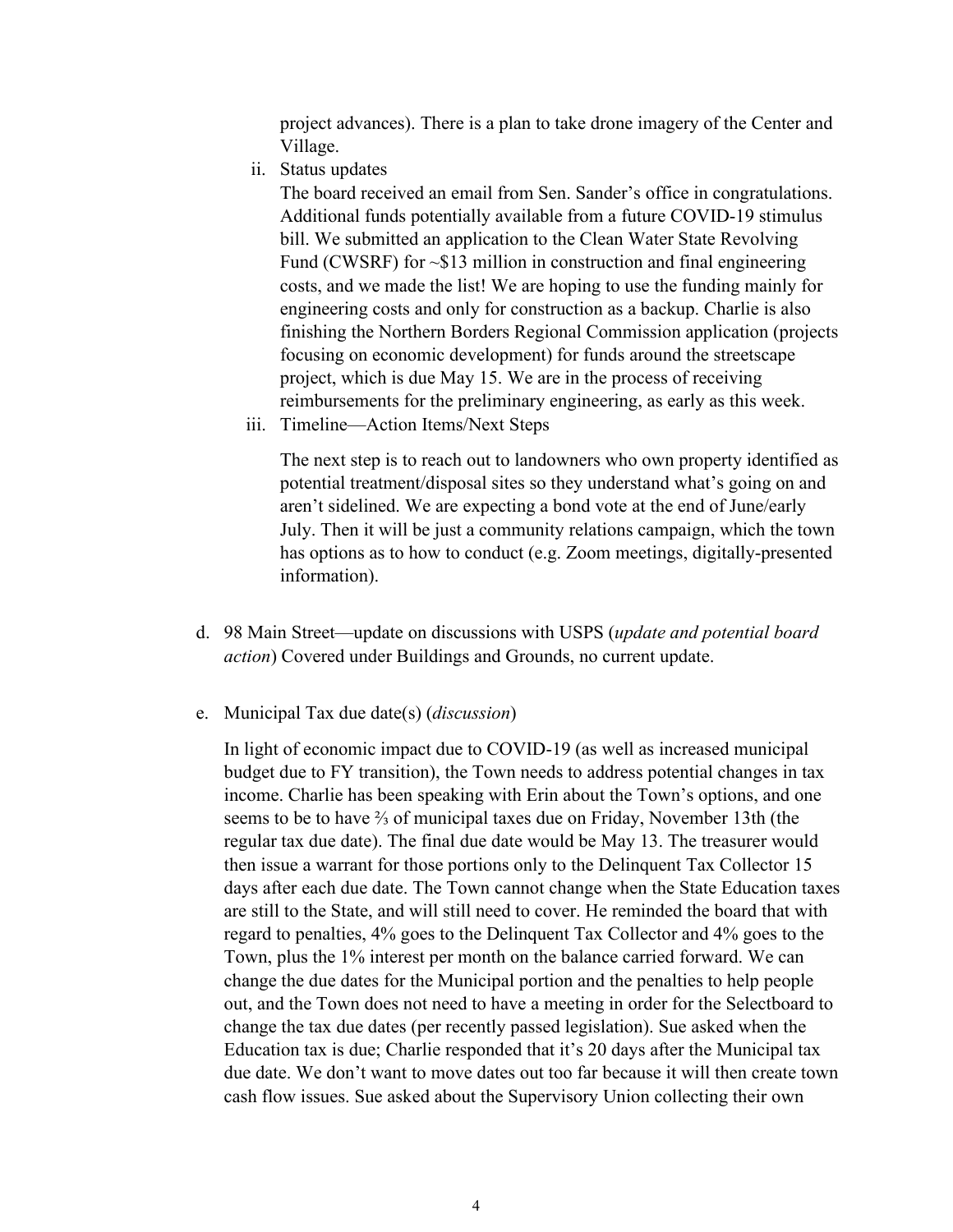taxes, as she noticed that issue is not in front of the Legislature. Charlie asked for feedback on tax penalty and interest changes. Discussion ensued. Charlie will draft the information as a memo and have it ready to move on by the next meeting.

f. Sap Truck Letter

Charlie asked the Board to read it over for comment. Suzanne asked if other towns are pursuing the same initiatives. Charlie responded that after it is approved, Montgomery will share it with neighboring communities. Mark made a motion to submit the letter; Jacob seconded. Roll call; 5-0, approved.

## 5. New Business

- a. Carol McGregor memorial lilac for Village Green (*Board Action*) The Conservation Commission has requested to plant a lilac shrub and place a granite plaque in front of the bench on the Village Green. Mark made a motion to approve; Leanne seconded. Roll call; 5-0 approved.
- b. Animal Control Officer—Vacant, pending appointment (*potential board action*) Keith Sampietro resigned from the position last month, and the town needs a new Officer. Charlie asked if anyone had suggestions. Sue suggested Gretchen Eberle and Charlie Snedicor.
- c. Overweight Truck Permits
	- i. Pleasant Valley Farms, DBA McAllister Fuels
	- ii. Fred's Energy
	- iii. Andre and Nancy Leduc
	- iv. Spaulding Construction
	- v. Kris Bullock, City Feed and Lumber Co
	- vi. Kennedy Excavation
	- vii. Cardinal Logistics Management Corp
	- viii. Harrison Concrete Const., Inc.
		- ix. Harrison Redi-Mix Corp.
		- x. David Gaudette

Charlie called the vote to approve all the fleet permits. 5-0 approved.

- d. Liquor/Tobacco Licenses
- 6. Open Mail / Sign Orders / Administrative Matters
- 7. Review Action Items for Board Members